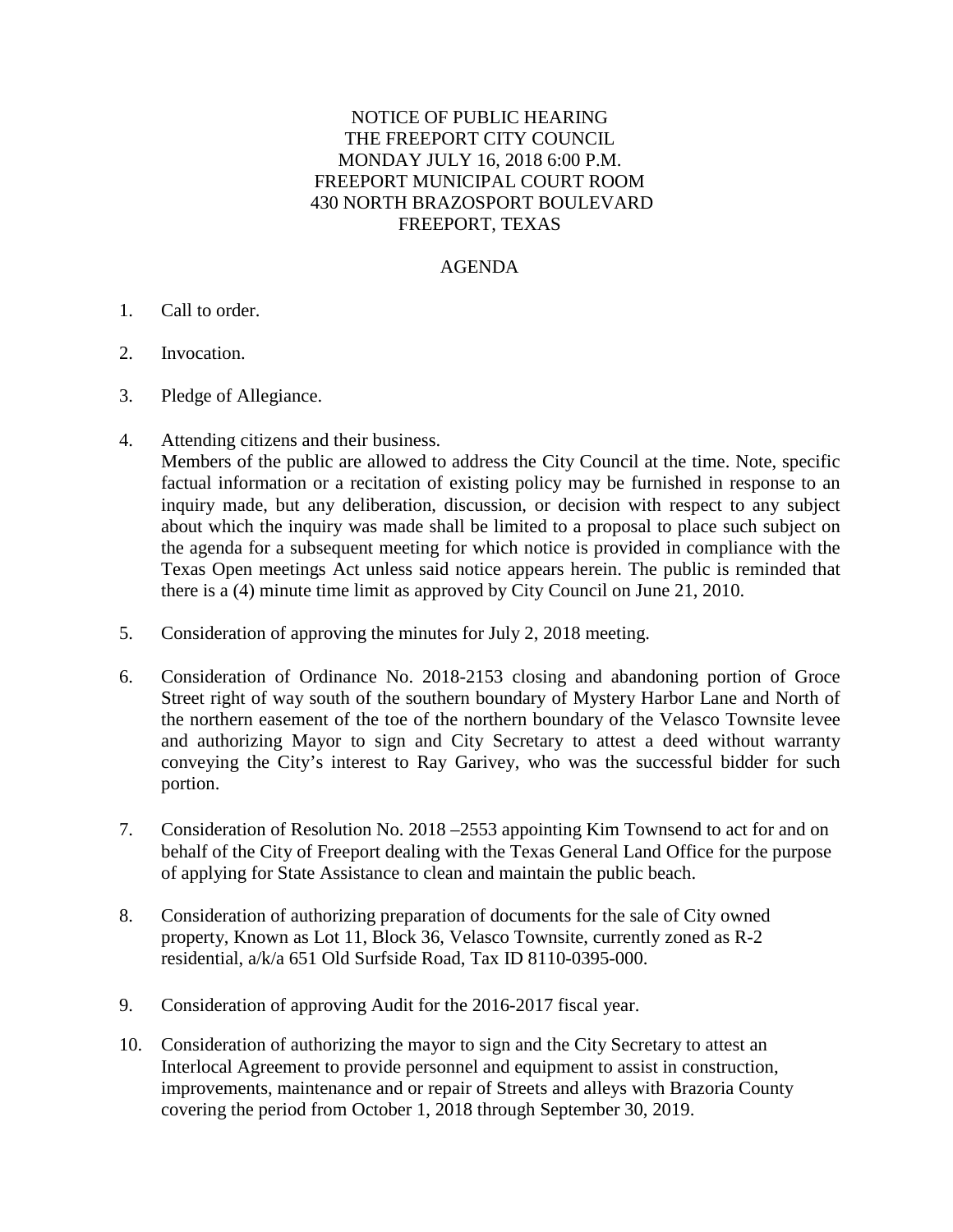11. Report from Velasco Drainage District on flooding issues and pump system.

Work Session:

- A. Mayor Troy T. Brimage announcements and comments.
- B. Councilman Green Ward A announcements and comments.
- C. Councilman Bass Ward B announcements and comments.
- D. Councilwoman Loeza Ward C announcements and comments.
- E. Councilman Yates Ward D announcements and comments.
- F. Updates on current infrastructure.
- G. Update on reports / concerns from Department heads.
- H. Discuss Mystery Boat.
- I. Discuss Riverplace Fishing Pier.

Executive Session:

Section 551.071, Government Code

Consultation with City Attorney concerning pending or contemplated litigation, settlement offers or other matters in which his duty to the City Council under the Texas Disciplinary Rules of Professional Conduct of the State Bar of Texas clearly conflicts with Chapter 551, Government Code, to-wit:

- 1. Discussion and possible action regarding claims asserted by Jeff Pynes in connections with the termination of his employment with the city and counterclaims or other response the City may have to such claims.
- 2. Discussion and possible action regarding Freeport MUD No. 1.

Section 551.074, Personnel Matters

Deliberations concerning the appointment, employment, evaluation, reassignment, duties, discipline, or dismissal of a public officer or employee.

Reopen Open Session:

1. Consideration of taking action on any items discussed in Executive Session.